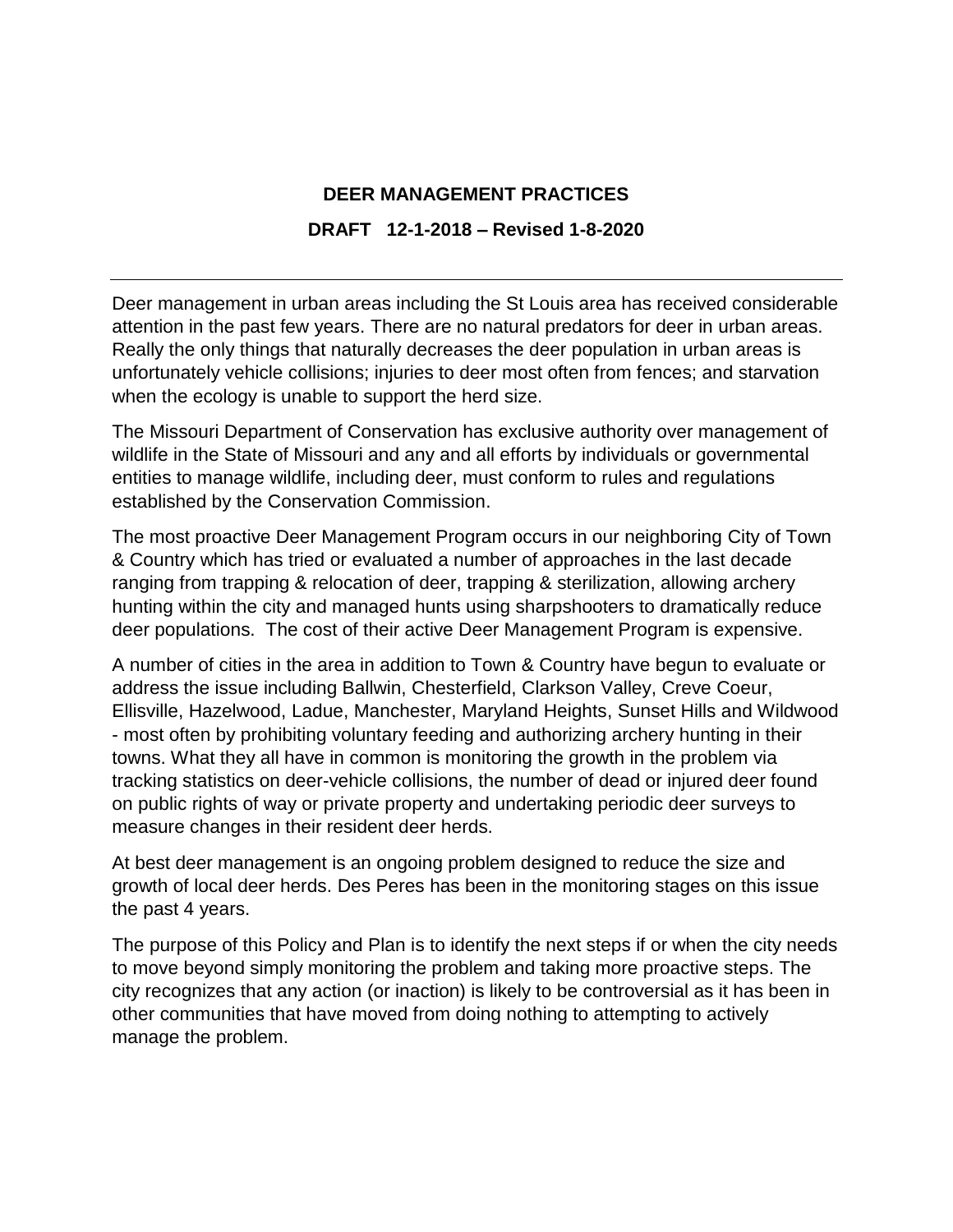#### **Nature of Deer Problem**

Deer largely do not travel great distances and the typical deer range for a doe in an urban areas involves travel less than 600 yards. In the wilderness, a deer range is typically a ½ mile to 1 mile in area. A buck's range is larger especially during rutting season. The size of the deer's typical range is generally dictated by the availability of ready food sources and a sense of security provided by habitat. Does typically bed nearest their most reliable food sources. This is to suggest that local deer herds in urban areas do not wander far unless their habitat is destroyed by development.

An overabundance of deer within the city or a smaller section of the city raises environmental issues, public safety issues and has other operational issues for the city.

- 1. Environmental there is an ecological carrying capacity (ECC) for any given land area generally defined as "the number of deer that can be continually and naturally supported by the land in balance with all other natural resources". An overabundance of deer will result in habitat destruction that disrupts the delicate balance of nature between plants, trees and all forms of wildlife. Ecological systems co-exist when the deer population ranges in the 10-20 deer per square mile. Des Peres deer population is estimated at 39.9 to 42.6 deer per square mile west of I-270 and less than 10 deer per square mile east of I-270.
- 2. Community Acceptance there is also a social carrying capacity (SCC) reflecting the number of deer that the community will tolerate or find acceptable. Oftentimes, the presence of wildlife in neighborhoods is considered an attractive or cute amenity. However, as the deer population continues to increase and property damage increases to trees, flowers and plants and the frequency of deer-vehicle collisions increases, residents begin to see deer as a problem.

The Missouri Department of Conservation estimates that 15-20 deer per square mile in urban areas is generally considered socially acceptable but that SCC benchmark is not agreed upon by all residents who are less concerned with the size of the herd and more concerned with the physical damage to their property.

- 3. Public Safety the threat to public safety is largely attributed to the frequency deer/vehicle collisions which can result in significant property damage to vehicles and raises the threat of bodily injury to drivers and passengers. MDC reports that there are no few confirmed issues with deer and human interactions resulting in injury to humans by the animal other than vehicle crashes.
- 4. Other Issues the general policy of the Department of Conservation is for the general public not to interfere in treatment of injured animals – to simply let nature take its course. However, oftentimes that approach is unacceptable to property owners faced with a dead or injured deer on their property or on the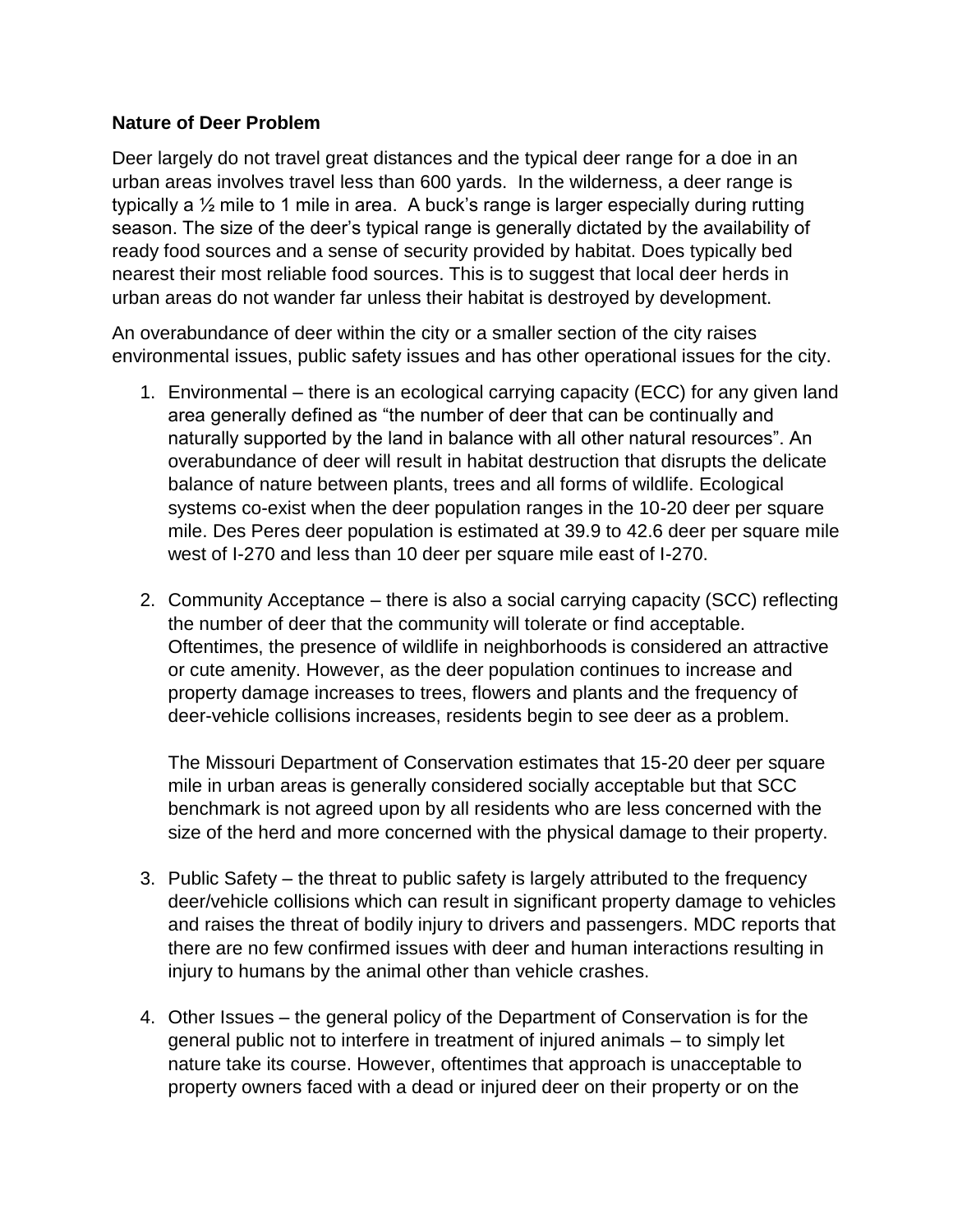public rights-of-way and their natural inclination is to call the city to "do something".

Oftentimes this requires euthanasia of an injured animal (oftentimes impaled on a fence) by a police officer and/or removal of animal carcass from rights-of-way or private property – a service generally provided by our street department. The carcass must then be disposed of typically by cremation at a local vet at a cost of \$100 per deer.

Incident Type **2015 2016 2017 2018 2019** Deer-Auto Collisions Reported | 15 | 15 | 12 | 14 | 16  $Injured Decr$   $| 6 | 26 | 19 | 7 | 15$ Deer Carcass Removed by PW 0 8 2 7 7 Miscellaneous Incidents 1 3 4 2 4 Total Complaints Received 22 52 37 30 42

The frequency of city interaction with deer management in recent years:

## **Recommendation #1 - Monitor Deer Population and Impacts**

In 2005, the Missouri Department of Conservation created a West St Louis County Deer Task Force to study deer management problems and solutions. Participating governmental entities includes the Department of Conservation, State Department of Natural Resources, St Louis County, and the cities of Ballwin, Chesterfield, Clarkson Valley, Creve Coeur, Eureka, Kirkwood, Maryland Heights, Town & Country, Valley Park and Wildwood.

As a part of their analysis, they researched the cost and effectiveness of various surveying techniques to try to assess deer populations. The most typically used are distance sampling (oftentimes referred to as Deer Spotlight Surveys) and aerial or thermal imaging surveys. It was noted that none of the methods are successful in counting all of the deer on a given area but provide an estimate on deer population. They noted that it is important to utilize a single type of survey in order to create meaningful and comparable data over time.

While the task force determined that aerial surveys using helicopters was generally the method of choice as they provide detection rates much higher than other methods. However, it is expensive and requires a minimum of 4" of snow be on the ground during the survey – a weather condition that is difficult to predict to plan a survey and provides only a small window for execution in our area in a typical winter.

The preferred and most cost effective method is the Spotlight Distance Sampling technique. This method utilizes a high powered spotlight (400,000 candlepower) driving vehicle at 10 MPH. The light reflect off of the eyes of the deer allowing spotters to identify the number of deer in the social group, the general age and sex of the deer and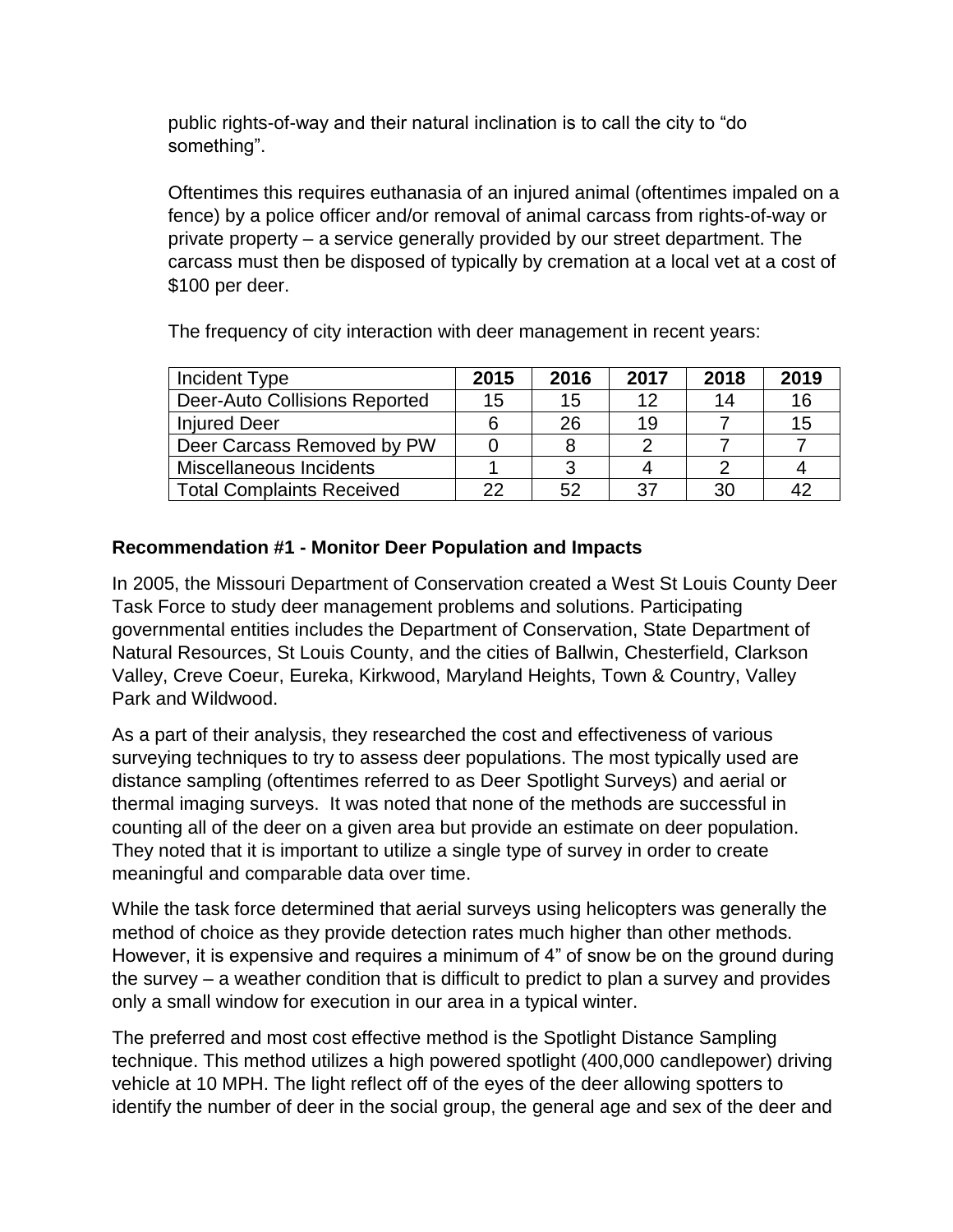the perpendicular distance from the vehicle to the spotted group. That information is then used in a software program to estimate the deer density in the sampled land area.

Des Peres has conducted three Spotlight Distance Sampling Surveys in 2016, 2017 and 2019 surveying areas of the city over 4 nights. Generally, no or few deer were seen east of I-270.

| West of I-270               | 2016 | 2017 | 2019 |
|-----------------------------|------|------|------|
| <b>Est Deer Square Mile</b> | 39.9 | 42.6 | 51.3 |
| <b>Estimated Deer Herd</b>  | 88   | 101  | 113  |

While no or few deer were visibly spotted east of I-270 that does not mean that there are no deer east of the highway especially along Ballas Road which has a large area of common ground that is connected via underground draining tunnels to wooded areas west of the highway. Based on anecdotal evidence from complaints, you can assume there is a significant deer population in areas of Frontenac just east of the city. The deer survey assumes a deer population east of the highway as being under 10 deer per acre.

It is also my understanding that deer surveys are required as a prerequisite by the Missouri Department of Conservation before they would consider any more proactive deer management activities such as allowing a managed hunt in Phantom Forest or Bittersweet Woods both of which are owned by the MDC to reduce deer populations

The City has budgeted to conduct another spotlight deer survey in January 2020 at a cost of roughly \$3,000. The intention of that deer survey is to continue to monitor herd growth over time as an indicator of if/when the city might need to move from a monitoring program to a more active program for deer management.

### **Recommendation #2 - Prohibition on Feeding Deer**

MDC reports that deer have a relative small range of movement and tend to concentrate their movements around the location of food sources – trees, acorns, plant materials and food provided by property owners. No evidence has been brought forward of any large scale voluntary feeding of deer in any neighborhoods in the city.

The city has heard comments of sporadic feeding of deer and other wild animals by homeowners. The city has never addressed the issue of voluntarily feeding wildlife except for a discussion on whether or not to prohibit feeding geese in the parks. Contrary to commonly held beliefs, the city does not have an ordinance that prohibits feeding geese in the parks or deer.

# **This recommendation was adopted to prohibit feeding all wild animals other than use of bird feeders adopted March 2019 – Ordinance 2833**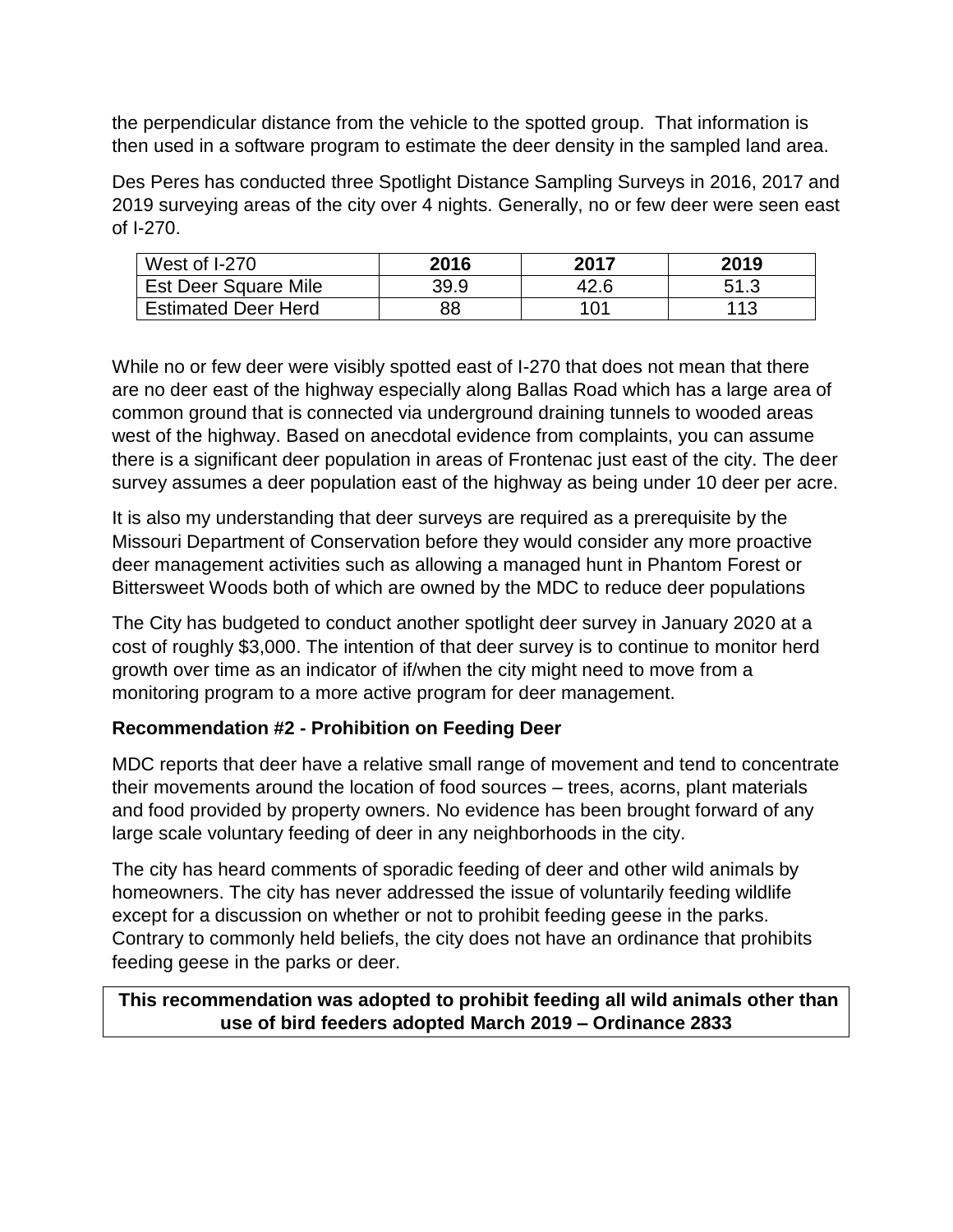### **Thinning the Deer Herds in Des Peres**

Deer have no natural predators in urban areas (other than perhaps cars) and deer are prolific breeders. A doe will generally give birth to two fawns a year offering the probability that the size of local deer herds will grow exponentially in future years absent some form of intervention.

Cities have taken a wide range of approaches focused on reducing existing deer herd's sizes and/or limit the growth in deer herds.

Thinning the Deer Herd and Managing Growth

- Catch and Relocate- this method was tried in Town & Country and has since been outlawed by the Department of Conservation. This method involves trapping deer using nets and then relocating them to more rural areas. The MDC evaluated that approach and determined that the mortality rate for deer trapped and released was extremely high.
- Trap & Euthanize in areas where hunting is not permitted or restricted by "no projectile" ordinances, lethally controlling deer can be managed by trap and euthanasia. Deer are trapped using nets and then euthanized. This technique requires special permission of MDC and is oftentimes tied to a showing of significant property damage caused by deer.
- Herd Reduction thru Hunting this method can take 3 forms; (1) simply allowing hunting of deer inside the city limits under certain circumstances or (2) having the Mo Department of Conservation sponsor a managed hunt in their conservation areas or other public property (typically parks) and (3) the local government sponsoring a conducting a concentrated managed hunt typically using professional sharpshooters which also requires MDC approval.

Reducing Deer Herd Growth

- Hunting as a method for reducing herd size can be effectively accomplished in the short run especially concentrated managed hunts which can dramatically reduce deer herds in a single year focusing primarily on does to reduce reproduction.
- Trap & Sterilization like trap and release, this method involves trapping deer using nets and then having a veterinarian surgically sterilize the deer by removal of the ovaries. There is a high risk to the animal from stress and surgically related infection due to the nature of field surgery. MDC reports that this technique is not permitted in Missouri
- Chemical Sterilization this typically involves deer capture and an inoculation individual deer must be treated every 2 years. Another method involves delivery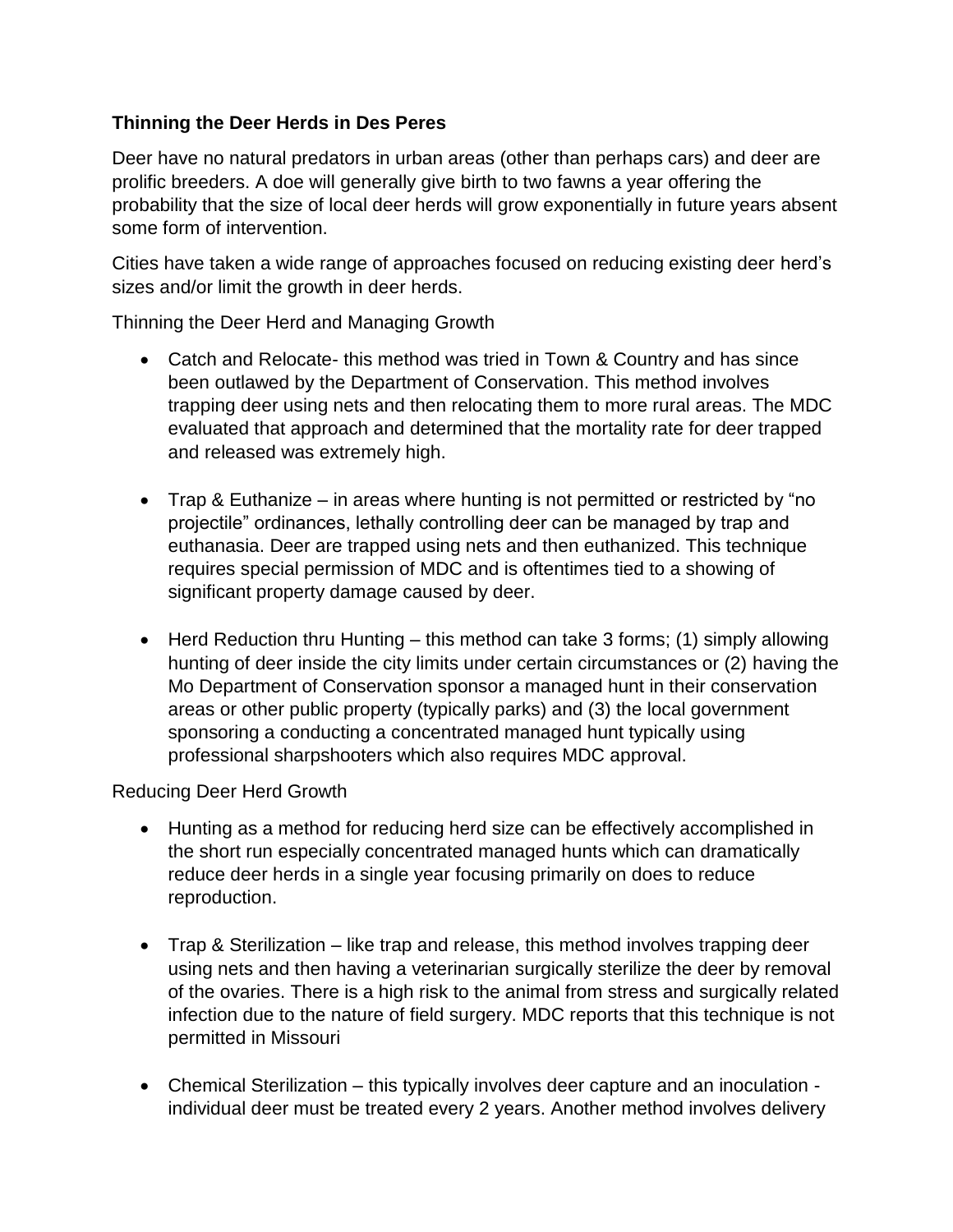of the birth control chemical by "bio bullets" delivered long range via a weapon but the treatment is effective for only a single year requiring continual efforts. There is a chemical birth control pill but it must be administered daily using a food source and its application cannot be ensured.

Research in other areas of the country have concluded that sterilization is not an effective deer management tool because of cost and need for continual treatment. We have not attempted to identify a cost since no communities locally are using this method.

### **Recommendation #3: Requesting a Department of a Conservation Managed Hunt**

If the most impactful method of deer management is herd reduction by use of lethal means, it makes the most sense to start the program with a managed hunt focused in the conservation areas and potentially extend the area to include Sugar Creek Park.

The largest concentrations of deer in the community are West of I-270 and clustered largely around the 20+ acre conservations areas in the city (Phantom Forest and Bittersweet Woods) and the large areas of common ground for the subdivisions adjoining those conservation tracts.

Allowing such a hunt requires MDC authorization (typically deadine to request a managed hunt is February 1<sup>st</sup> for a hunt to occur during deer season in November) and the details of the hunt are managed by MDC. MDC has previously authorized managed hunts in various MDC properties in the area including Columbia Bottoms, Forest 44 near Beaumont Scout Reservation, St Stanislaus, Emmeneger in Kirkwood, and Rockwood and Babler State Parks. MDC has recently agreed to manage hunts in some county parks at the request of St Louis County including Creve Coeur, Queeny and Jefferson Barracks Parks.

Last we talked with MDC about Phantom Forest and Bittersweet Woods, they were open to allowing a managed hunt but would limit the number of archers to probably no more than 5-7 and allow only does to be harvested. Hunters to be selected by MDC using a lottery system. Hunters are required to have a State of Missouri Deer License and would be responsible for removal of deer carcasses and processing of the meat as required by the state license. There is no requirement that the meat be donated to charity but that is encouraged.

Hunting would be archery hunting only and require that all hunting locations request a downward path from elevated hunting positions. No horizontal shooting is permitted. The conservation areas would be closed the days of the hunt (typically less than a week). The city would incur no direct costs for a conservation department managed hunt. We would anticipate that this would occur annually in any year in which our sample suggests a population density > 30 deer per square mile.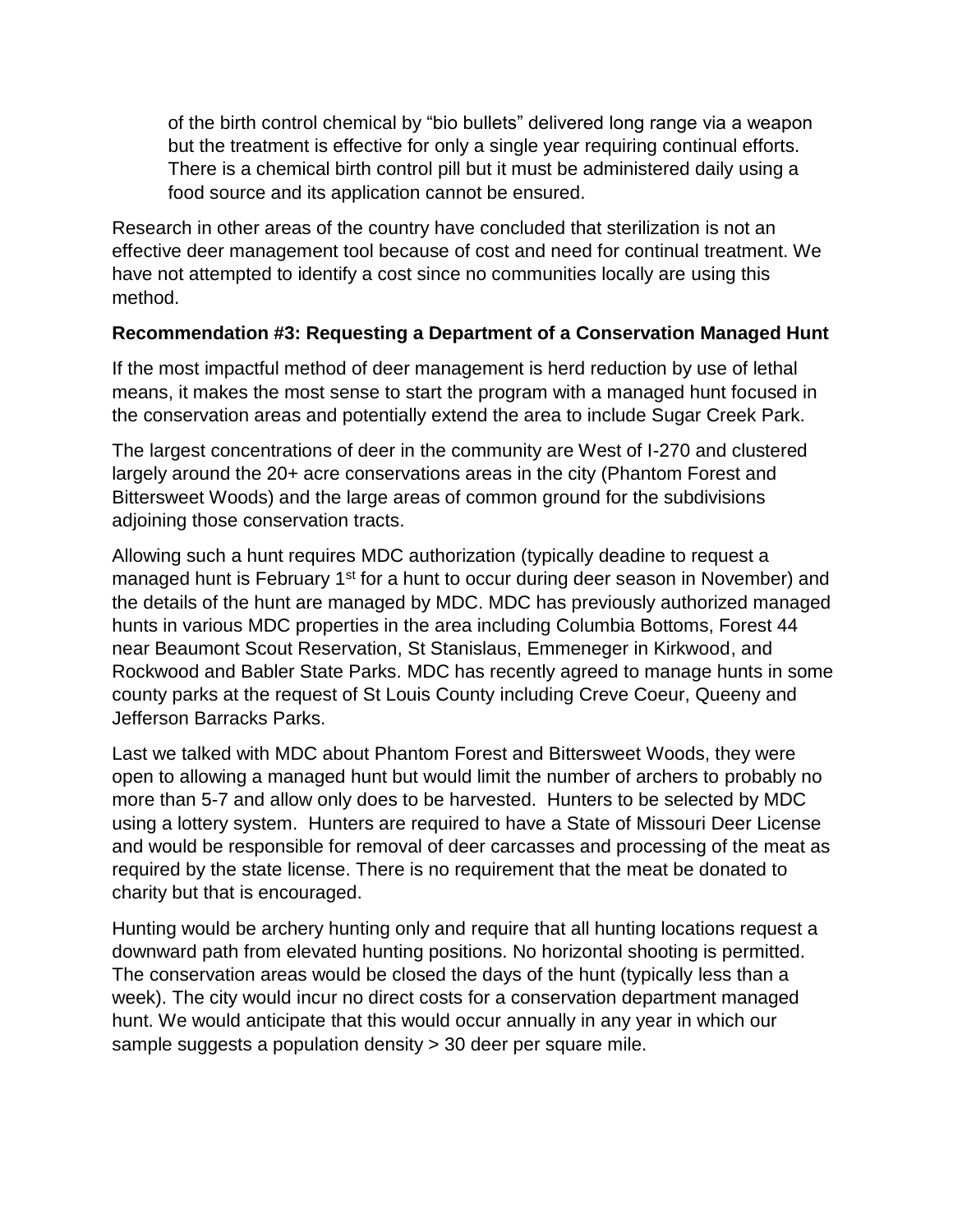### **Recommendation #4 - Requesting a Permit from the Department of Conservation for the city to sponsor an aggressive managed hunt using sharpshooters on private property**

The Missouri Department of Conservation may issue a special permit to allow a governmental entity to sponsor a concentrated managed hunt to thin the deer herd. Typically, MDC will set a target for the maximum number of deer to be harvested and again requires that all meat by processed and donated to charity. MDC does not manage these private managed hunts but does regulate and monitor them.

The City of Town & Country has used this method for well over 10 years with a goal of achieving a deer population ratio of 25-30 deer per square mile. During 2918, Town & Country harvested a reported 361 deer at a cost of \$164,730 paid to White Buffalo. White Buffalo has 24 years of experience nationwide in both capturing and killing deer I a wide variety of communities without incident involving accidents. They have developed techniques to maximize safety, humaneness and baiting techniques.

The MDC permit for this type of hunt using sharpshooters but typically requires measurement of deer population by distance sampling method in the years prior to and following such a permit. MDC will set hunting parameters as to maximum numbers to be taken and the ratio of does to bucks. All meat from special hunts must be processed and donated to charity.

The city has contacted White Buffalo (the firm used by T&C in their deer management program) and they have provided a proposal with a cost of \$50,000 to harvest 50-60 deer using sharpshooting.

- White Buffalo will assist the city in identifying potential hunting location using aerial photo's followed by site visits to identify all issues relating to safety. The city is responsible for security property owner permission to utilize their property for a hunt site. White Buffalo anticipates the potential for 7-9 sites in Des Peres.
- Baiting of site (placement of corn and feed) occurs daily for the 3 weeks in advance of the scheduled hunt. White Buffalo's proposal includes baiting sites – after a year's experience we may want to consider if we want to do the baiting as a cost saving measure.
- Hunting typically occurs 2-3 hours before sunset until 2-3 hours after sunset under most circumstances. However, the actual hours for hunting are negotiable with the property owner. In some circumstances, usually involving high concentrations hunting may be done at night with the aid of spotlights. Hunting site will be rotated with no one site used more than 2-4 times each year. Wind direction is typically the prevailing factor in selecting sites on a daily basis.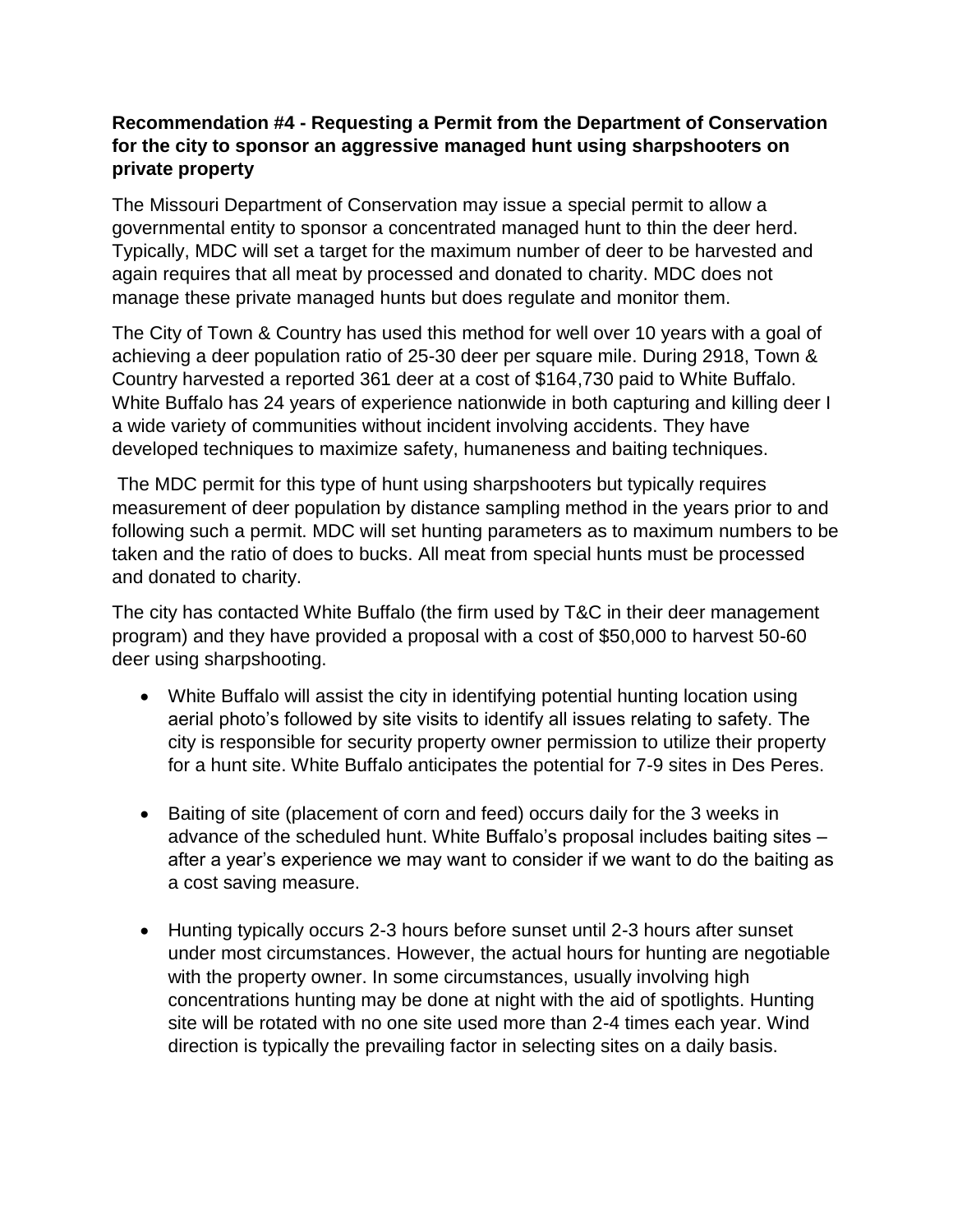• Hunting is done by professional sharpshooters using high power rifles with suppressors from elevated hunting platforms or other elevated positions. Bullets used have been thoroughly tested and design and have developed specialized ammunition to ensure that no bullets or fragments of significant size or intertia exit the targeted animal.

MDC does not have a specific deadline for requesting a special management program permit and White Buffalo can gear up fairly quickly. However, a long lead time is preferred especially for the first year to allow for better planning and community engagement.

While we would anticipate making a large impact on the deer herd in year 1 and 2 of such a program, staff suspects that it will never "end" and as ongoing herd maintenance will be required to remain within the 25-30 deer per square mile. The cost should diminish in subsequent years as the number of deer being harvested should be reduced.

### **Recommendation #5 - Allowing Deer Hunting on Private Property**

There is a commonly held belief that Des Peres does not allow hunting or trapping within the city limits and that we expressly prohibit the discharge of firearms or the use of archery equipment within the city for hunting purposes.

Current city regulations do not expressly prohibit or regulate hunting within the city limits. The city has general rules relating to propelling dangerous missiles" which has been interpreted to prohibit discharge of firearms or archery that would appear to prohibit any hunting within the city.

**Sec 16-82** "No person shall throw or in any way propel any dangerous missile of any kind upon or at any property, real or personal, or upon or at any person."

The code does not have an express definition of what is meant by the term "missile" but does include definitions of the following terms:

*Firearm-* means any weapon that is designed or adapted to expel a projectile by the action of an explosive.

*Rifle –* means any firearm designed or adapted to be fired from the shoulder and to use the energy of an explosive in a fixed metal cartridge to fire a projectile through a rifled bore by a single function of a trigger

*Projectile Weapon-* means any bow, crossbow, pellet gun, slingshot or other weapon that is not a firearm, which is capable of expelling a projectile that could inflict serious physical injury or death by striking or piercing a person.

This code section has been interpreted the Department of Public Safety that the term "missile" includes include discharge of a firearm or rifle (whether shooting bullets or pellets), use of a slingshot or use of a bow & arrow which would appear to prohibit hunting within the city limits.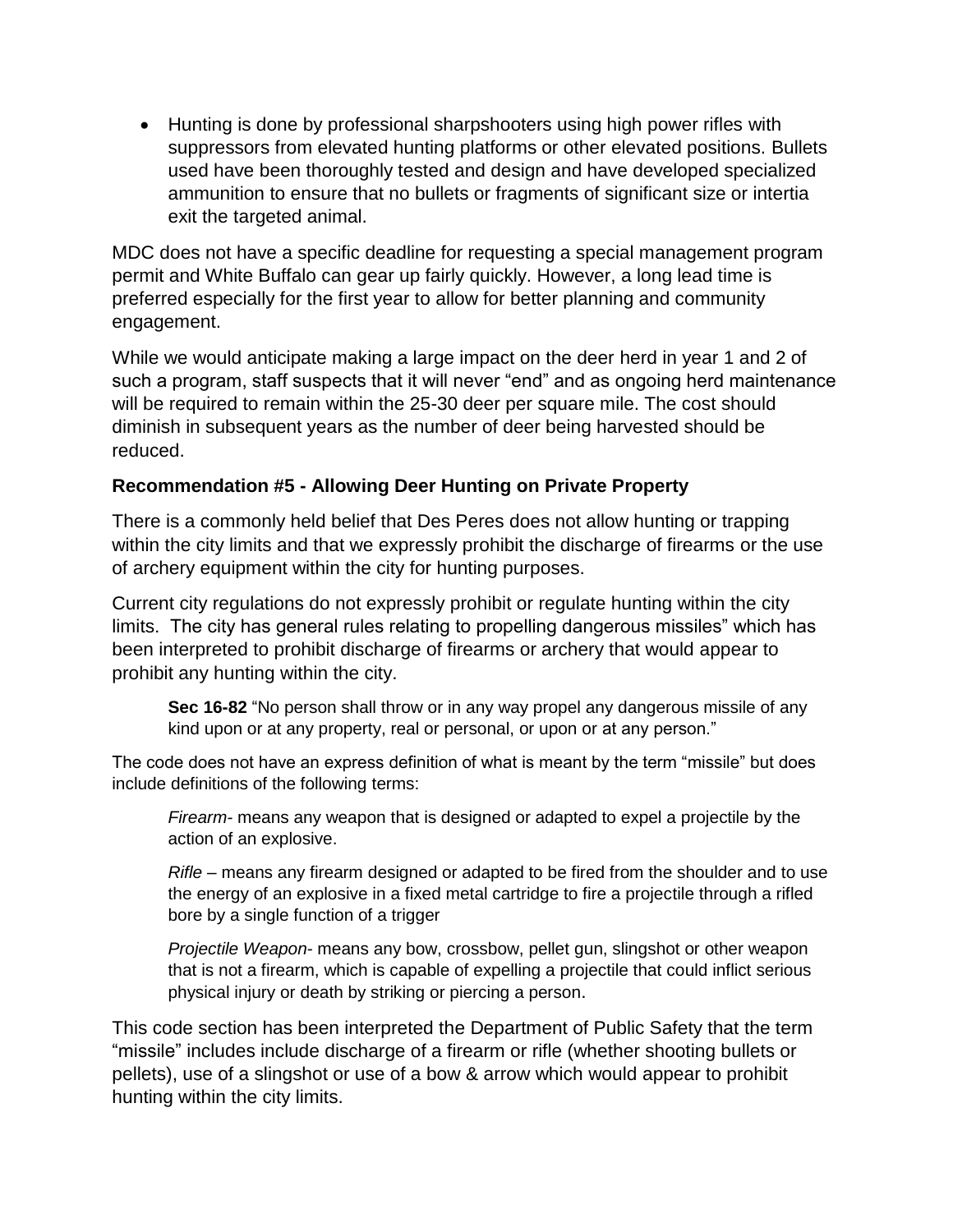The city does have prohibitions on use of firearms, bows and arrows and guns of any kind in the parks (Sec 17-1(n) or to "hurt, molest, harm, trap, kill, shoot or release any animal, reptile or bird in city parks (Sec17-1(o)

### **The city should adopt specific rules and regulations allowing archery hunting only under limited conditions:**

- #1 Prohibits hunting within the city limits using any dangerous weapon including firearms, sling shots or similar devices that propel "missiles" and allow hunting only by archery device.
- #2 Prohibits the discharge of firearms by private citizens in the city for any purpose other than self-protection as defined under the Castle Doctrine by state law. Obvious exceptions to be made for police personnel in carrying out their official duties or by other professionals engaged in the normal course of their duties such as euthanasia of injured animals.

Assuming that we are interest in allowing hunting in Des Peres, the city would need to determine what reasonable regulations we should impose. However, those regulations cannot be in lieu of and should dovetail with Rules and Regulations Established by the Missouri Department of Conservation.

A number of cities in the metro area allow deer hunting with restrictions that deal with the type of weapon (usually restricted to bow hunting only); minimum property sizes; notification of adjoining property owners; registration with the local police agency; and compliance with all MDC permits, rules and regulations.

The cities of Creve Coeur and Ladue recently did a comprehensive rewrite of their hunting regulations that provides a good place to start any discussion of what reasonable rules we might wish to consider:

*1. Definitions*

*"Archery Device" means any longbow, compound bow or crossbow*

*"Crossbow" means a device for discharging quarrels bolts or arrows formed of a bow set crosswise on a stock usually drawn by means of a mechanism and discharged by release of a trigger.*

*"Firearm" means any rifle, shotgun, weapon or similar mechanism, by whatever name known, which is designed to expel a bullet or other projectile through a gun barrel, tube, pipe, cylinder or similar device y action of an explosive.*

*"Projectile Weapon" shall mean any bow, crossbow, pellet fund, slingshot or other weapon that is not a firearm which is capable of expelling a projectile that could inflict serious physical injury or death by striking or piercing a person.*

*"Under the Influence" shall be defined by state regulations applied to operation of motor vehicles.*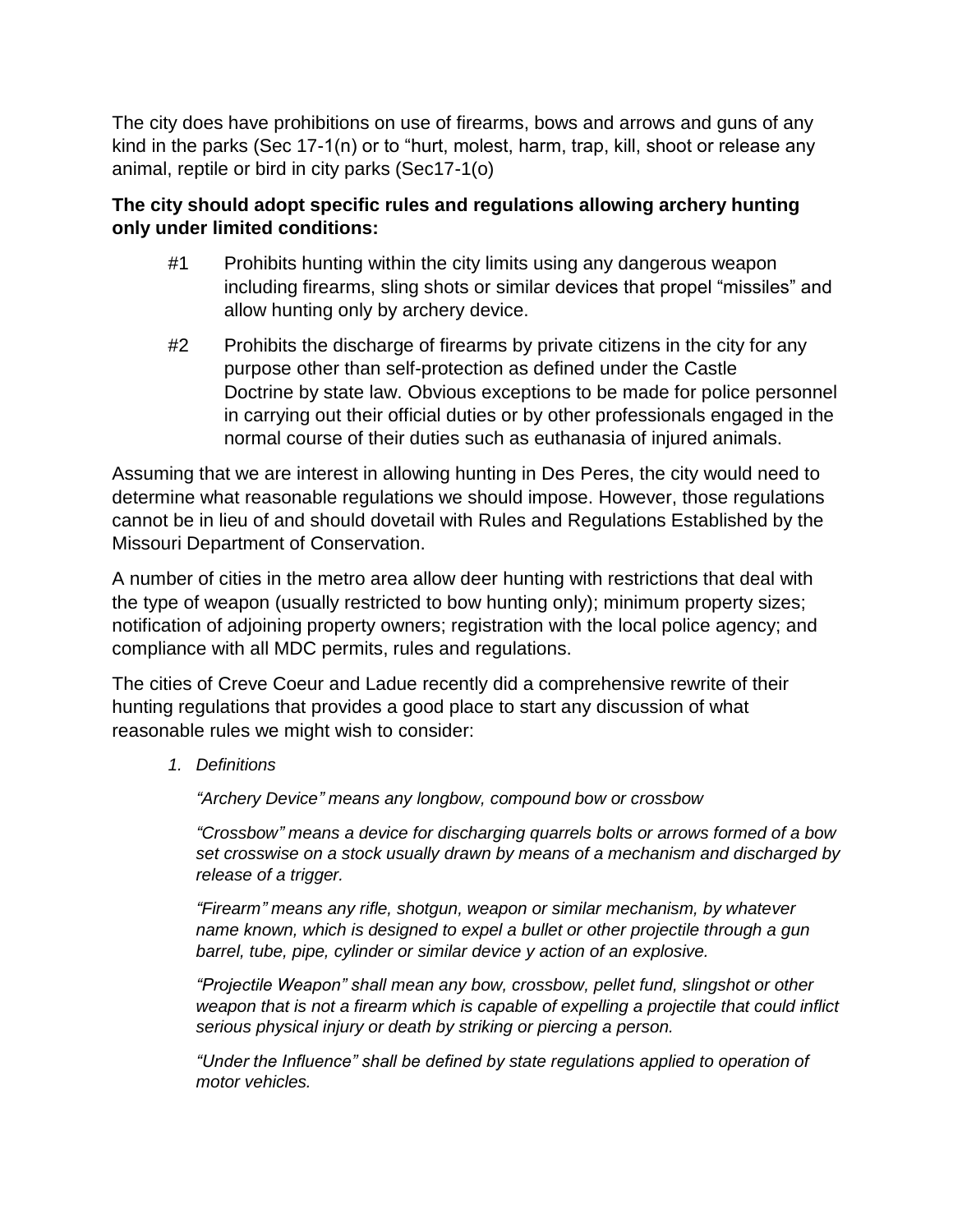- *2. Hunting Regulations*
	- *1. Hunting by use of a firearm is prohibited within the corporate limits of the City except when such hunt is authorized by action of the Board of Aldermen as a part of a city sponsored deer management plan.*
	- *2. Discharging or releasing of arrows from archery devices within the City is limited to hunting permitted under this article. Recreation uses of archery devices for target practice or other sport is prohibited.*
	- *3. Prior to any hunting activity permitted under this section, the property owner(s) shall notify the Department of Public Safety of their intent to hunt on their property. The notification shall be in writing on forms provided for that purpose and shall include the names of all property owners, the address of the proposed hunt properties, the dates and times of the proposed hunt and the names and addresses of all proposed hunters.*
	- *4. All hunters under this section shall have obtained the appropriate hunting license or permit from the Department of Conservation and must obey all state regulations issued by the Department of Conservation*
	- *5. Permission to Hunt*
		- *a. It shall be unlawful for any person carrying an archery device of any type, to knowingly enter into the premises of another, or to discharge any of the aforesaid mentioned devices while on the premises or property of another without first having obtained permission in writing from the owner. Lease or person in charge of such premises or property. The duly obtained written permission shall be carried on the person of the hunter and shall make such notice readily available to any law enforcement personnel investigating compliance with this section. This section shall not apply to a person carrying or discharging such a device while in the immediate presence of the owner, lessee or person in charge of such property.*
		- *b. In addition to the requirements set forth herein, it shall be at the discretion of the property owner, lessee or person in charge of any premises or property to set the parameters under which any person may hunt upon any such premises or property under the control of the owner, lessee or person in charge.*
		- *c. Each hunter on any property upon with the permission to hunt has been granted shall be held responsible for the actions of such other person to whom such permission has been granted for the same time period by the landowner, lessee or person in charge of said property.*
		- *d. No person without lawful authority, or without the expressed or implied consent of the owner, lessee or his/her agent, shall enter any building or*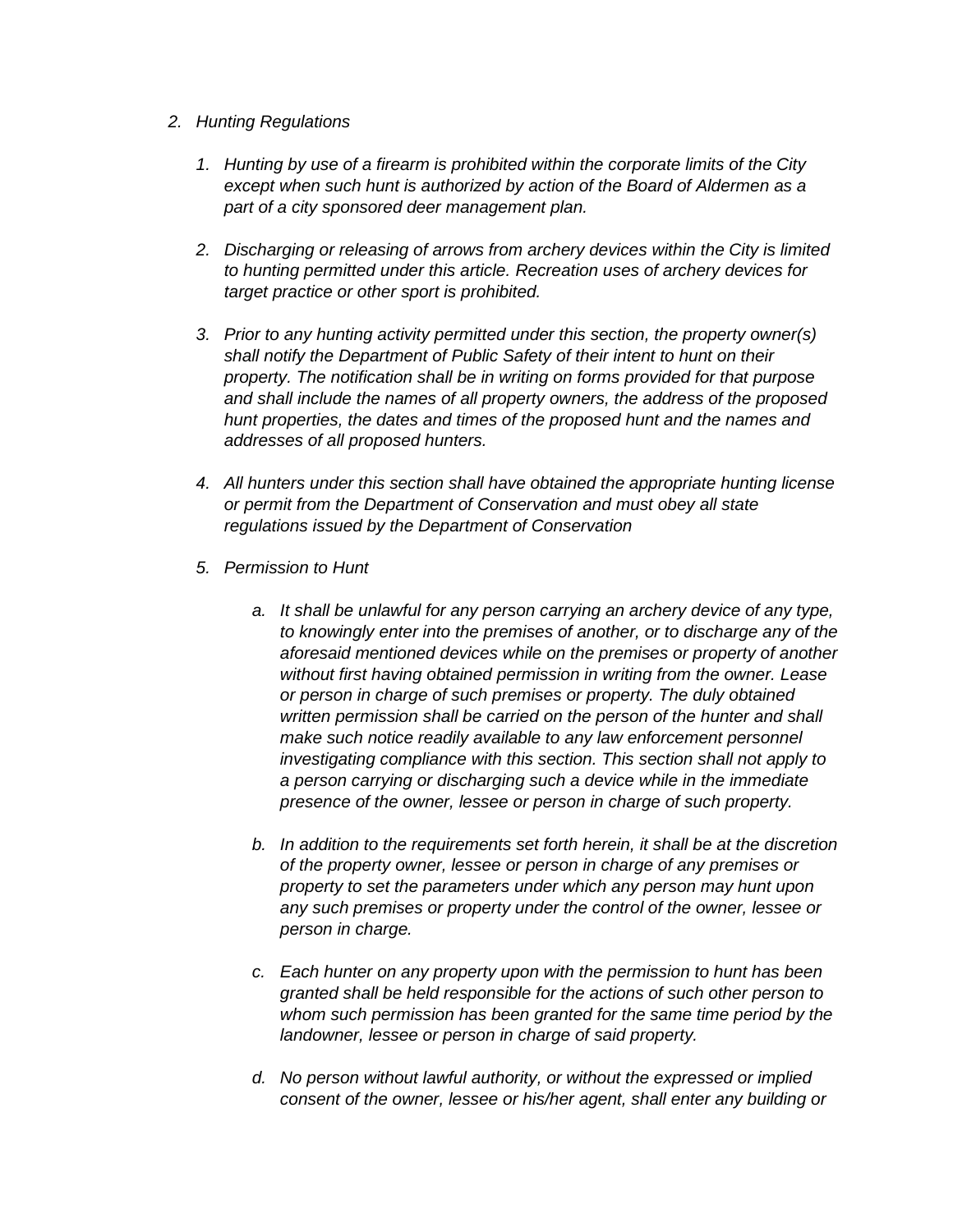*upon any enclosed or improved real estate, lot or parcel in the City of Des Peres, or being upon the property of another shall fail or refuse to leave such property when requested to do so by the owner, lessee or person in charge of said property.*

- *e. Contiguous neighbors must be notified in writing by the property owner and the property owner must be able to show the appropriate documentation of receipt of the notification of the dates and time periods of the hunt. For purposes of this section, "contiguous" shall mean any adjoining property that shares a common property line (or point) with the lot on which the proposed hunt shall occur. Lots separated by street. common areas, or other public thoroughfares shall not be considered contiguous.*
- *6. In addition to any requirements imposed by the Missouri Department of Conservation regulations, any individual who successfully harvest a deer during a hunt must report the hunter's name, gender of the deer, and the location of the harvest within two (2) business days by calling the Des Peres Department of Public Safety or by delivering written notification to the Director.*
- *7. Prior to discharging any archery device intended to be used for hunting, it shall be the hunter's responsibility to permanently mark each arrow or other projectile with his or her Missouri Department of Conservation identification number.*
- *8. Nothing in this Deer Control Policy shall authorize the parking or standing of vehicles on private property without the consent of the property owner or the parking of a vehicle in any manner otherwise prohibited by the City Code.*
- *9. Prior to hunting within the City, every individual seeking to hunt shall provide the Public Safety Department a certificate of completion of an archery device hunter safety course as approved or provided by the Missouri Department of Conservation.*
- *3. Specific Actions Prohibited or Required*
	- *A. It shall be unlawful for any person to discharge any archery device across any street, sidewalk, road, highway or playground.*
	- *B. It shall be unlawful for any person to discharge any archery device at or in the direction of any person, vehicle, dwelling, house, church, school, playground or building that is within the range of discharge including a safety margin of at least seventy-five (75) feet.*
	- *C. It shall be unlawful for any person to discharge any archery device within one hundred fifty (150) yards of the property line of any church, school, park or playground unless the owner of such property has provided express written consent to such discharges of closer proximity at specified dates and time*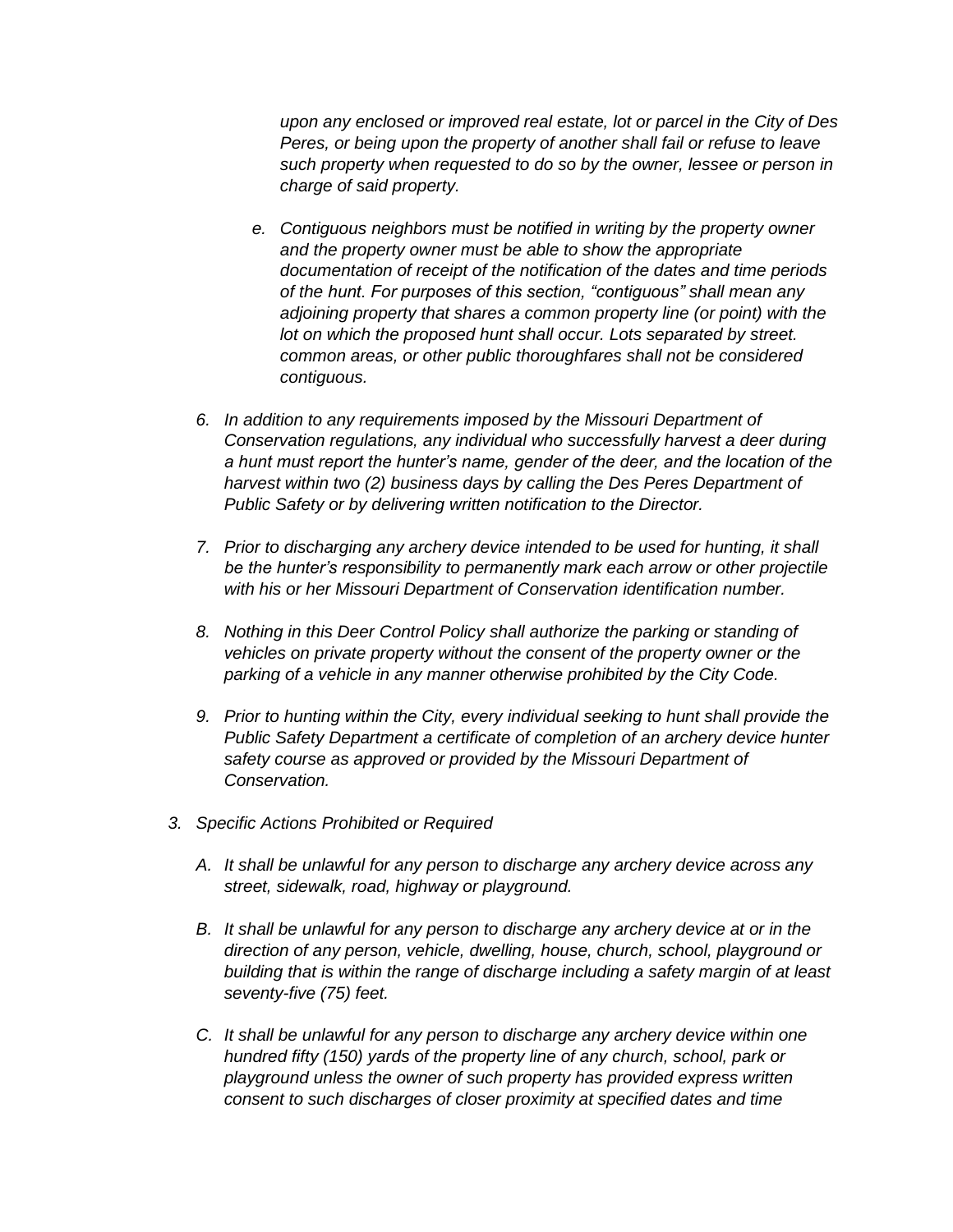*periods. Any such consent may be revoked at any time in the discretion of the person providing same, whether orally or in writing.*

- *D. It shall be unlawful for any person to discharge any archery device within thirty (30) yards of any dwelling, building, structure or vehicle, unless the owner of such property has provided express written consent to such discharges of closer proximity at specific dates and time periods. Any such consent may be revoked at any time in the discretion of the person providing same, whether orally or in writing.*
- *E. No arrow or other projectile used to hunt deer pursuant to the Deer Control Policy may be discharged or projected at such an angle or distance as to land on public or private property other than the property on which the hunt has been authorized.*
- *F. No arrow or other projectile used to hunt deer pursuant to the Deer Control Policy may be discharged or projected at such an angle or distance to land within seventy-five (75) feet of any front yard property line.*
- *G. No arrow or other projectile used to hunt deer pursuant to the Deer Control Policy may be discharged or projected at such an angle or distance to land within fifty (50) feet of any street or public right of way.*
- *H. All hunting shall be done from an elevated position that is at least ten (10) feet in height and faces the interior of the property. The elevated position (deer stand) shall be located in such a way as to direct arrows toward the interior of the property and to prevent any arrow from landing any closer than twenty-five (25) feet to any side or rear property line.*
- *I. No hunting is authorized on tracts of land under one (1) acre in area, except adjoining property owners may combine their parcels to satisfy the property line discharge restrictions contained in Sections (F) and (G) herein. All other provisions of the Deer Control Policy shall apply to combined lots.*
- *J. It shall be unlawful for any person under the age of eighteen (18) years of age to hunt deer within the city limits of the City of Des Peres.*
- *K. No person shall possess, consume or be under the influence of alcohol or any other controlled substances while engaging in hunting activities in the City.*
- *4. Deer Retrieval*
	- *A. Any person who kills or injures any deer while hunting shall make a reasonable Search to retrieve a deer and take it into his/her possession.*
	- *B. This Section does not authorize the act of trespass.*